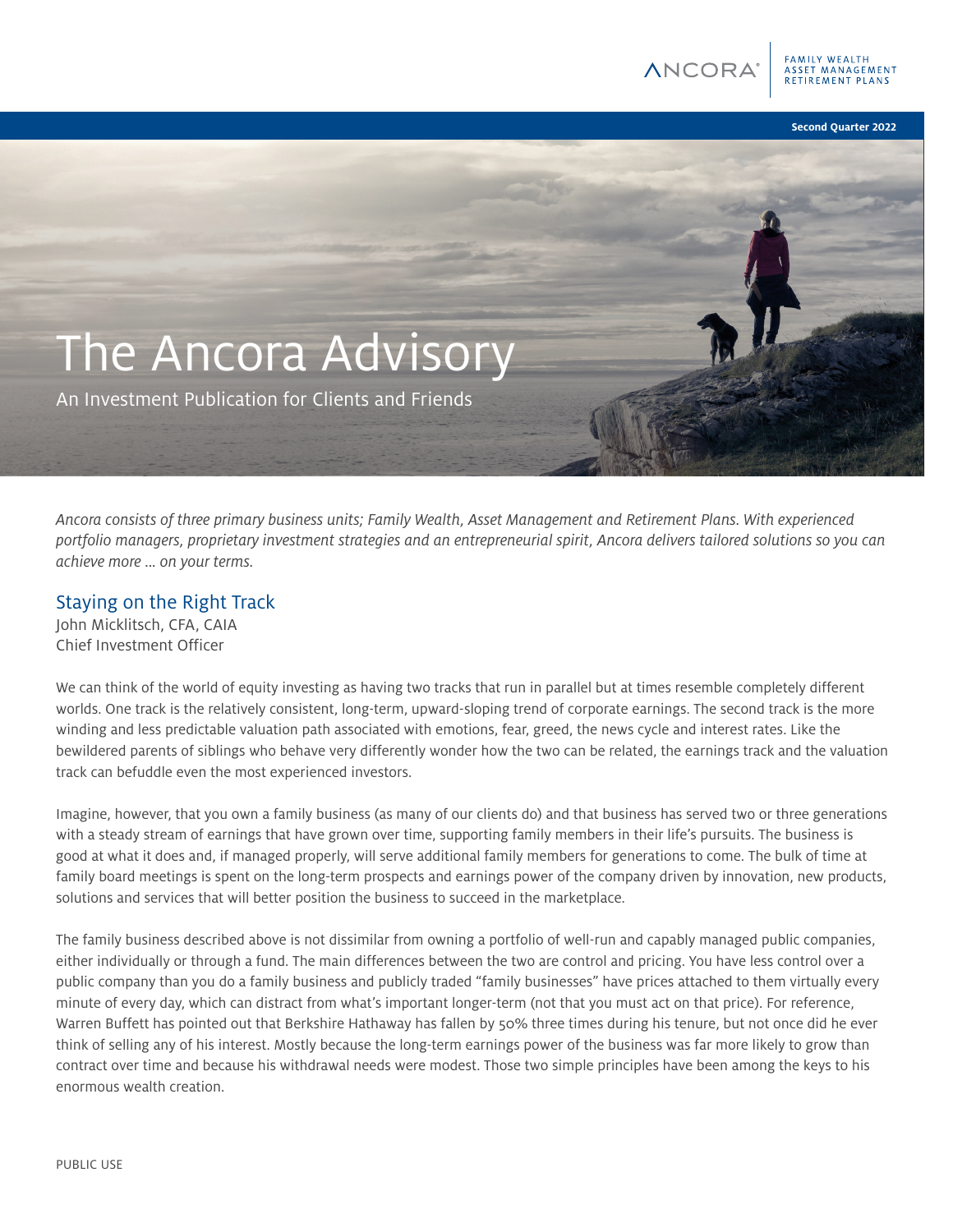With most areas of the market currently either in correction territory (down more than 10%) or in outright bear markets (down more than 20%), we can speculate on what will cause stocks to regain their positive bias. Reasons could include signs of inflation easing, a resolution to the Russia/Ukraine war and China resolving its zero COVID policy. But the reality is that the market will regain its footing when participants exhaust their current fears and refocus on the long-term earnings power of their collectively held businesses and less on the prices that people trying to snatch those "family businesses" away from them are currently willing to pay.

As we've said before, the concepts behind successful investing, which include diversification, quality and time, are simple, but the execution of a long-term approach can be difficult, especially during times of market stress. Our mission at Ancora is to give you the tools, perspective and advice to be successful stewards of your portfolio of "family businesses," so you can stay on the right longterm track. ◊

## As Stocks Enter Correction, Focus on Company Fundamentals

David Sowerby, CFA Managing Director, Portfolio Manager

There has been little to like about the markets so far in 2022. The two major asset classes, stocks and bonds, are both down. Of the two, I would contend it is the bond market that has greater challenges ahead and has exhibited more prolonged weakness dating back nearly two years.

However, having managed both asset classes, I recognize it's always the stock market that gets the most attention.

The stock market, as measured by the S&P 500, has declined about 16% from its early January highs and is in correction mode, defined as a drop between 10 and 20%. Perhaps more concerning, the average S&P 500 stock is 25% below its own 52-week high. That statistic causes more concern for investor portfolios, with the next question being: How much more could the market drop?

Calling stock market bottoms, or even tops, is an exercise in futility. The batting average for the average Wall Street strategist is terrible. The current weakness is most related to the last 6 -12 months of higher inflation and rising interest rates, and what that will ultimately do to the economy and profits.

Recessions are inevitable and part of long-term cycles. Forecasting them is treacherous too. However, for what it's worth, we rarely get recessions when the employment market is as strong as it is today. In addition, the overall condition of both the consumer and corporate balance sheets is quite healthy.

We are about three quarters of the way through first quarter profit reporting season. The news has erred on the good side, both for what has taken place and the forward guidance from management teams. The concern, which translates throughout the market, is the inflationary impact of higher prices and what that can do to sales, cash flow, earnings and margins.

Favorable sales growth, which is currently growing more than 10%, has a direct correlation to profit and cash flow margins remaining above average. In short, the micro forces of company performance remain compelling. The macro forces, however, notably inflation, interest rates and the Federal Reserve are winning the "tug of war" currently between the macro and the micro.

From our long-term perspective, the micro inevitably prevails for individual security selection for adding value beyond the near-term discomfort of intra-year stock market declines.

The following chart reinforces that the average intra-year decline has been about 13% for the last thirty-five years. Of course, with averages, there are both years of significant and not so significant declines. That is why the constant focus on the strength of a company's balance sheet, its cash flow generation and its overall business competitive advantage versus its peers is even more critical in 2022. That is the place to focus one's efforts for long-term success, in our view.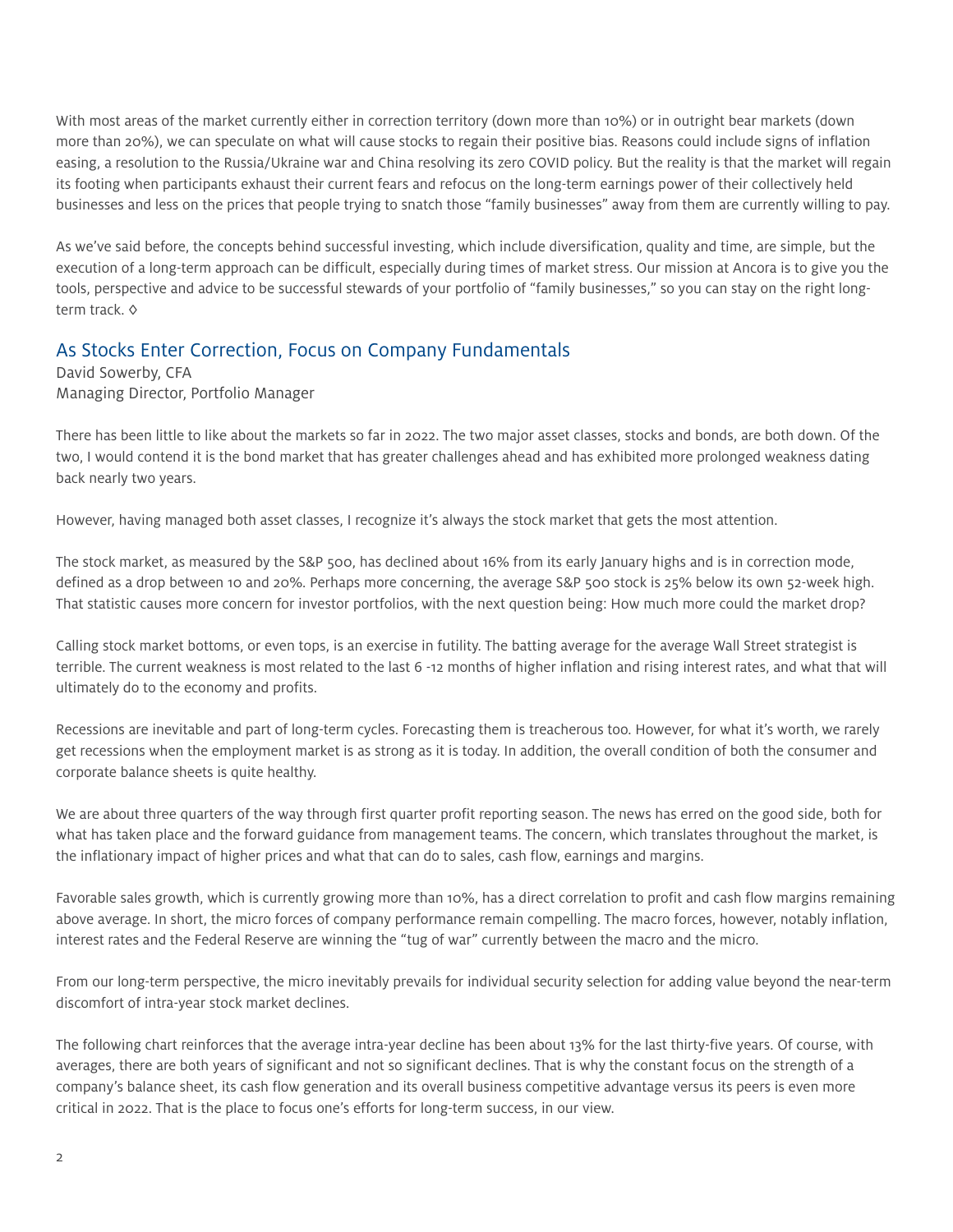

#### **S&P 500 Calendar Year Return vs. Largest Intra-Year Decline**

Source: Strategas, Bloomberg. 2022 data YTD as of 5/9/22.  $\lozenge$ 

## Between the Fed and a Hard Place

#### Kevin Gale Managing Director, Head of Fixed Income

Soaring inflation and rising interest rates have led to questions on how the Federal Reserve will be able to engineer a soft landing for the economy. Historically, as the Fed begins to raise rates, slowing economic growth will lead to lower inflation. Just like every other time, it seems that this time may be different. Massive disruptions in the supply chain combined with the "great resignation" and excessive monetary and fiscal stimulus have led to soaring inflation that the Fed may struggle to control. This leads us to question whether the Fed will be able to engineer a soft landing or if it will be harder than intended.

A soft landing is when the Federal Reserve can slow economic growth and curb inflation without putting the economy into a deep recession, or negative GDP (Gross Domestic Product) growth. In a recent interview on May 12th, Federal Reserve Chairman Jerome Powell commented that "A soft landing is really just getting back to 2% inflation while keeping the labor market strong." A hard landing occurs when the Federal Reserve overshoots its rate hikes (pushing rates too high too quickly), thereby pushing the economy into a rapid decline in growth followed by a flat-to-low growth period.

The challenge the Federal Reserve has is two-fold. First, various stimulus packages, some of which are highlighted below, totaling about \$9 trillion were introduced from March 2020 through March 2021. To put into perspective the amount of stimulus injected into the U.S. economy, in 2020 the total GDP of the United States was just under \$21 trillion. Secondly, the supply side of the global economy remains an issue. With China taking a hard zero COVID policy stance, global disruptions of the supply chain are expected to continue.

Some highlights of the Federal Reserve's Response to COVID:

> March 15, 2020 – Cuts interest rates to 0%, announces it would purchase "at least" \$700 billion of treasury and mortgage-backed securities over the coming months, with no limit. Ultimately, the Fed would purchase \$4.1 trillion of securities, finally ending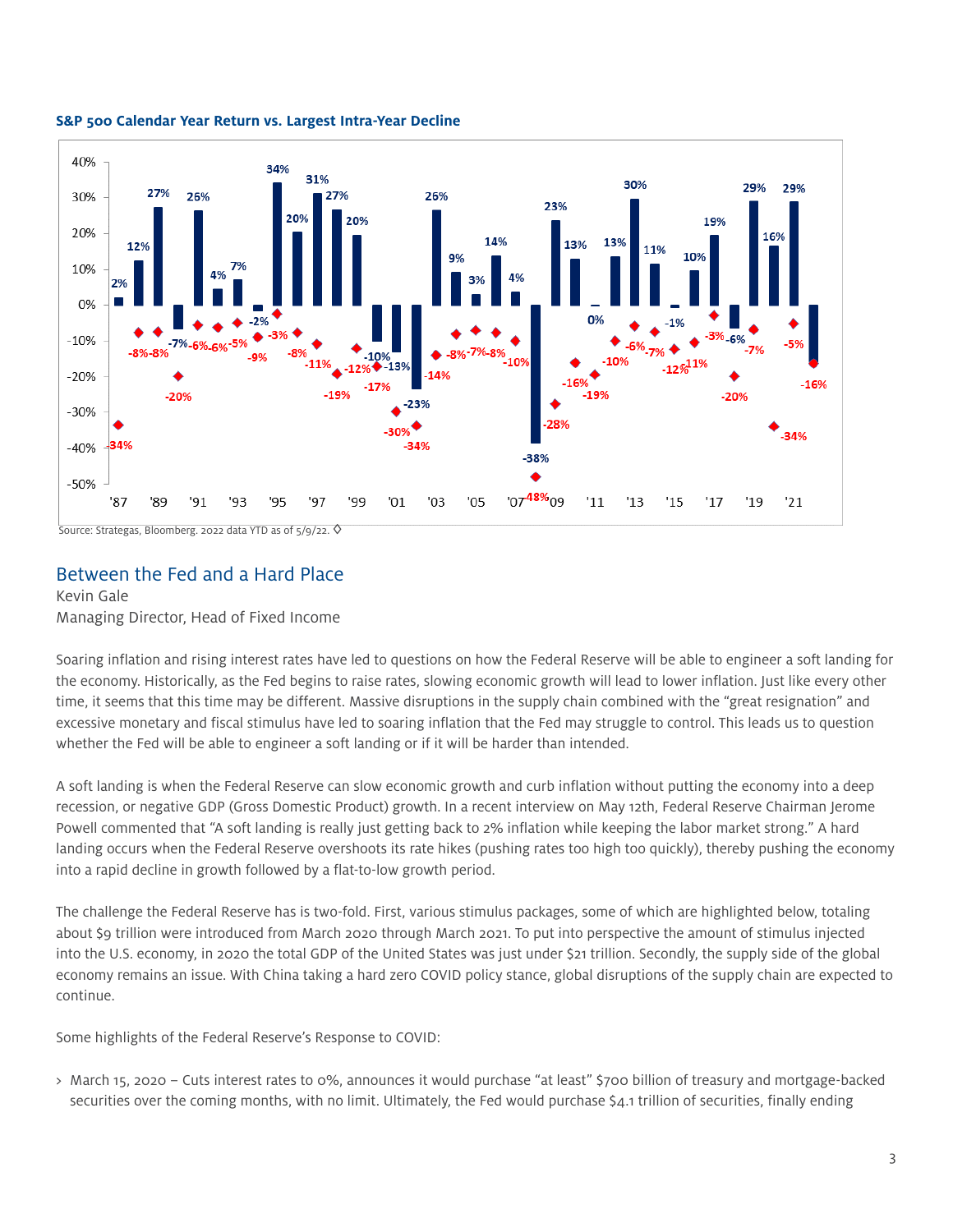purchases in March 2022.

- > March 17, 2020 Announces the creation of a new facility to purchase as much as \$1 trillion of corporate bonds and commercial paper.
- > April 6, 2020 Announces three new Emergency Lending Facilities totaling \$1.95 trillion.
- > April 27, 2020 Announces the expansion of Municipal Lending Facilities to \$500 billion.
- > June 15, 2020 Main Street Lending Facility opens, providing emergency lending of \$600 billion to small businesses.

Some highlights of fiscal stimulus provided for COVID relief:

- > March 27, 2020 \$2 trillion CARES Act stimulus package was passed.
- > December 20, 2020 \$900 billion COVID Relief package passed.
- > March 10, 2021 \$1.9 trillion American Rescue Plan passed.

With the amount of fiscal and monetary stimulus provided over the past two years, combined with the challenging supply chain environment and shortage of workers, the Federal Reserve may have a very difficult job slowing inflation without significantly slowing the economy.

The initial stages of this effort by the Federal Reserve have begun. At its last two meetings, the Committee has raised short-term interest rates by a combined 0.75% and has ceased any further quantitative easing (purchasing of treasury and mortgage-backed securities). The Fed will now actually begin quantitative tightening by selling some of its holdings of treasury and mortgage-backed securities. The selling of securities could modestly increase interest rates as the process unfolds over time.

Although Chairman Powell defined a soft landing as getting back to 2% inflation while keeping the labor market strong, we believe the Fed could allow inflation to run above its stated long-term goal of 2% for an interim period, if that meant avoiding a recession. If the Fed can push inflation down to the 3-4% range in the near-term while maintaining a strong labor force, we would consider that a successful soft landing. Pushing inflation closer to the long-term goal of 2% will require the supply chain to begin to heal or the Fed to make the tough decision of continuing to raise rates, putting the economy at an increased risk of a recession over the next 12-18 months.

We believe the best way to defend against the uncertain near-term outlook is to maintain a well-diversified portfolio across multiple asset classes. A diversified higher-quality equity portfolio combined with fixed income and alternative investments can help cushion downside risk while maintaining the potential for portfolio growth.  $\diamond$ 

## Retirement Plans Q&A: Best Practices in a Time of Market Stress

Bill Koenig, JD, MBA Managing Director, Retirement Plan Advisor

Retirement plan sponsors and participants are not exempt from questions about market volatility. We discuss best practices that retirement plans can follow during times of market stress with Bill Koenig.

#### **Q. Bill, what do you tell plan sponsors to focus on during times of market stress?**

Ancora serves over 175 retirement plan clients as an investment fiduciary, which requires us to act in the plan sponsor and plan participants' best interest legally and ethically. During times of heightened volatility and market stress, we remind plan sponsors that we are following an objective, well thought out process to select, monitor, evaluate and replace, when necessary, the investment options chosen for their qualified plan.

We document retirement plan investment line-ups and this rigorous review process in the plan's Investment Policy Statement (IPS). Whether we meet annually or more frequently with plan sponsors and investment committees, Ancora adheres to this review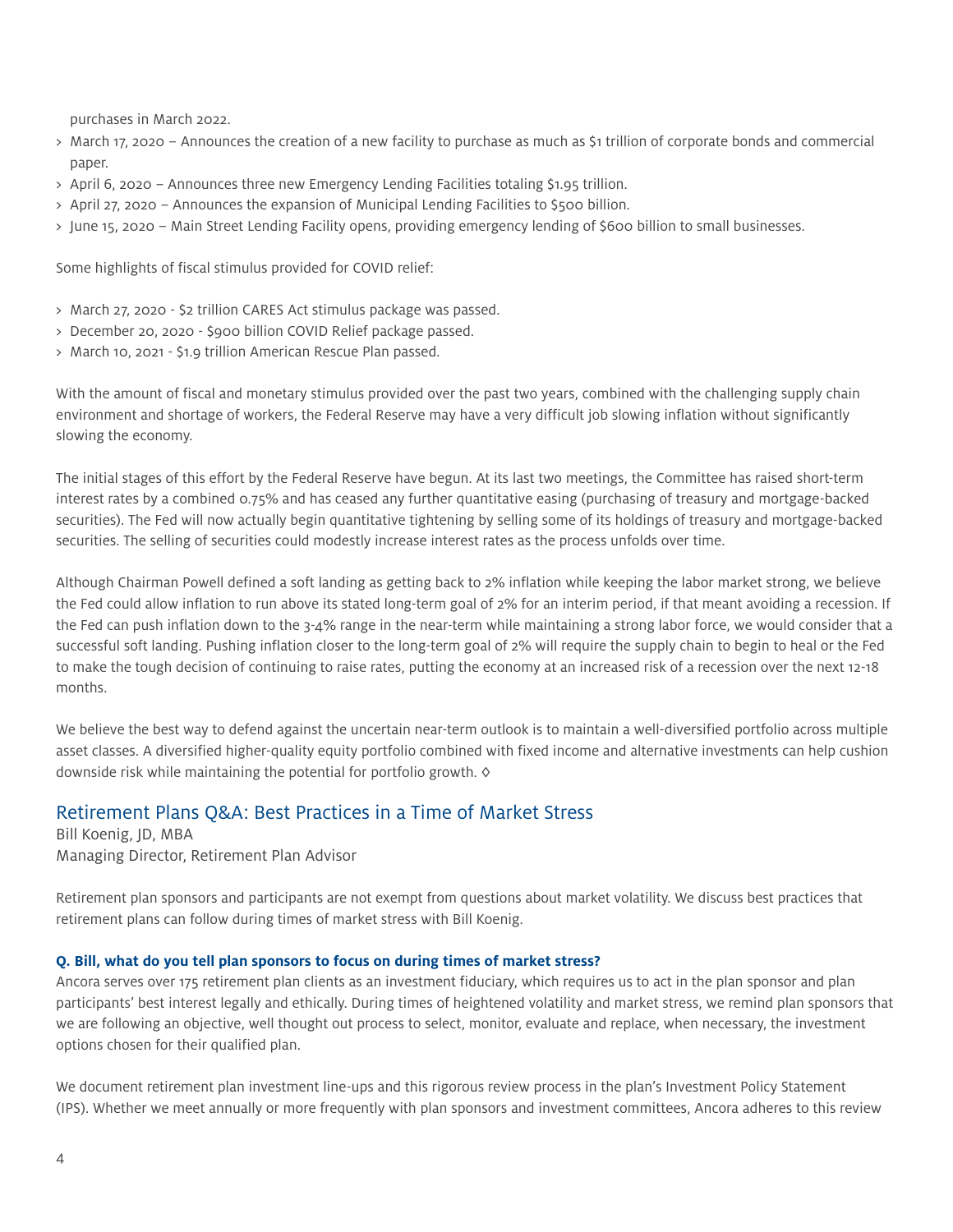process on a quarterly basis to ensure that, over the long term, plan sponsors are offering high quality and carefully researched and monitored investment options for plan participants to choose from. This can in turn give our clients peace of mind, even during times of volatility.

#### **Q. How might your message differ when your team meets with plan participants?**

Our advice to the 12,000+ plan participants that our team works with is similar. Granted, it's much more personal for participants because, for most of us, by the time we retire our retirement plan assets will be our largest asset, along with perhaps our primary residence.

It's cliché, but emphasizing time in the market and not timing the market is tremendously important for plan participants to keep in mind. The power of systematic payroll-deducted contributions, taking full advantage of potential employer matching contributions and the impact of long-term compounding are powerful for participants. When we help create a fund line-up for clients, Ancora includes either (and sometimes both) risk-based asset allocation models and/or target-date funds as investment options. Over time, diversification is important to help smooth out the effects of market volatility and hopefully prevent participants from a reaction like selling low and locking in short-term losses that they might regret later.

#### **Q. What are some of the best practices you remind participants of during times of stress?**

Don't panic and remember that investing in your retirement plan is a marathon, not a sprint. Stocks are long-term assets whose value is derived from their long-term earnings power, not simply what happens in the next few quarters. With that in mind during periods of increased volatility and stress like we are experiencing now, it makes sense for participants to revisit their time horizon and reassess their asset allocation. It is important to re-affirm what roles the various individual investments they hold play within the portfolio. Finally, stay optimistic. Markets ebb and flow, but over time, with proper diversification and high-quality investments, they have proven to be a great way to build long-term wealth.

#### **Q. Any parting words to plan sponsors on the key components of a well-managed retirement plan?**

Plan design is important. Plan sponsors should work with their service provider teams to select the plan provisions that can help attract and retain great employees, like a good employer match. Hire an ERISA investment fiduciary like Ancora that has an objective process for fund selection, monitoring and review. Ensure that plan service providers are competent by reviewing the services provided and fees charged by your recordkeeper, third-party administrator and investment advisor every few years. Provide ongoing opportunities throughout the year for plan participants to engage with the plan's investment advisor via group meetings and one-onone sessions for more personalization. ◊

### Revisiting Grantor Retained Annuity Trusts

Howard Essner, JD Managing Director, Family Wealth Advisor

We've written about Grantor Retained Annuity Trusts (GRATs, for short) a few times over the years, most recently in the third quarter of 2020 when very low interest rates made these trusts more attractive for estate tax reduction. While current interest rates are less attractive, the recent market sell-off creates a whole new set of opportunities. Therefore, we thought now is a good time for a reminder about the value of this strategy for estate tax savings.

First, some basics. A GRAT is a simple concept with some very favorable gift tax consequences.

- > A person (the Grantor) makes an irrevocable gift of assets to a trust that includes a provision that requires the trust to make an annual (or more frequent) payment of a specified amount back to the Grantor during the term of the trust. This payment is the "Retained Annuity" part of the trust.
- > The GRAT will last a term of years and, at the end of the term, any assets remaining in the trust will be paid to the GRAT's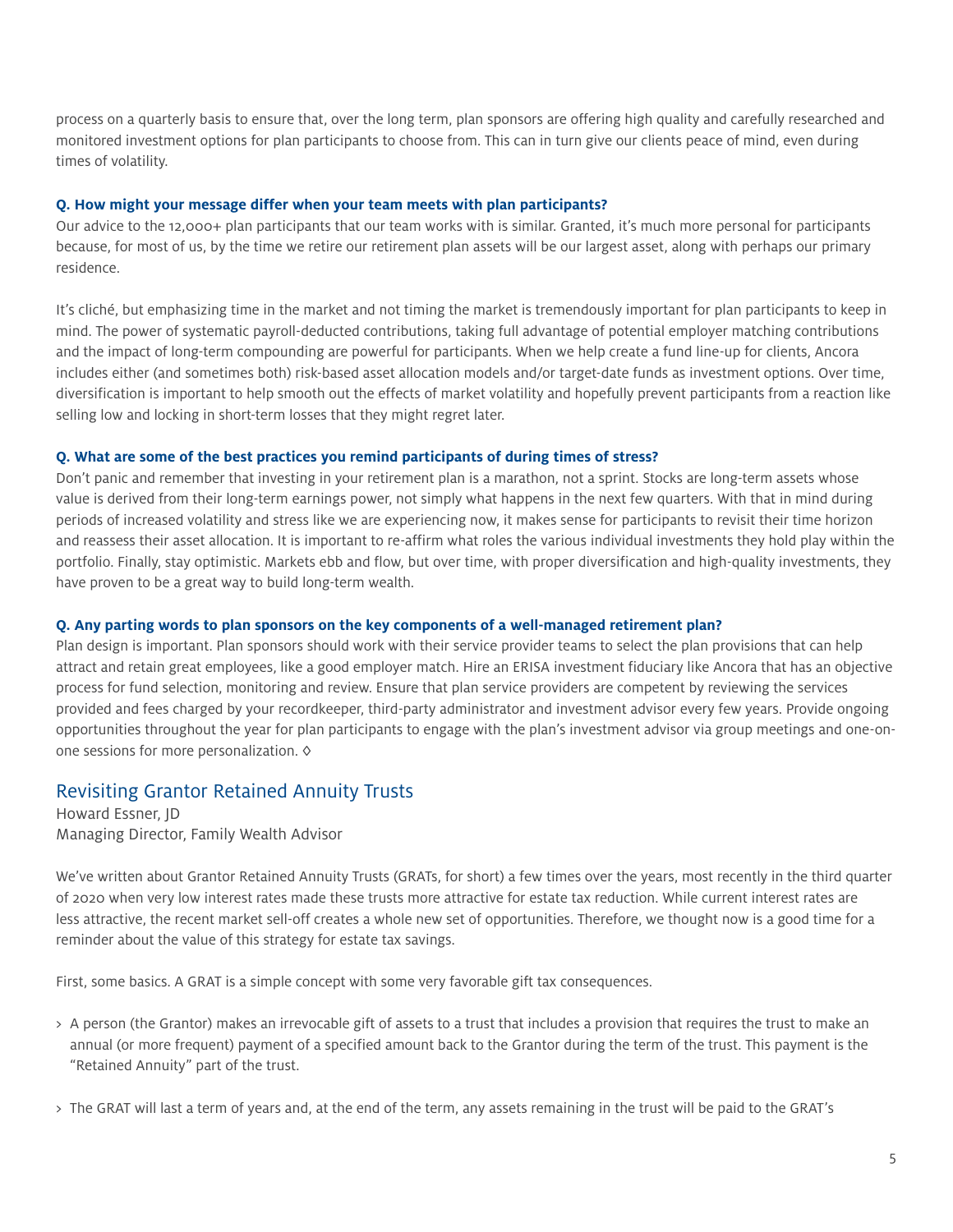beneficiaries, which are usually the Grantor's heirs or another trust for the benefit of those heirs.

- > For gift tax purposes, the Grantor has made a gift equal to the value of the assets transferred to the GRAT, less the "present value" of the annual payments retained by the Grantor under the terms of the trust.
- > This present value of the annuity stream is the lump sum amount, invested at an assumed interest rate, that would produce enough money over time to make the required annual payments with a zero balance at the end.

The annual payments can be set at any amount but, typically, the Grantor sets the annual payments so that the present value of them roughly equals the value of the assets transferred. In that case, the gift to the GRAT will have a near-zero value for gift tax purposes and, as a result, will use little or none of the Grantor's lifetime gift and estate exemption. We call this a zeroed-out GRAT.

The magic of a zeroed-out GRAT comes from the way the present value of the annuity payments is calculated. The assumed interest rate is set by the IRS monthly based on current rates. If the assets in the GRAT earn a return greater than that assumed rate, the excess return is transferred to the beneficiaries. When we wrote about GRATs in 2020, the IRS rate was less than 0.5%. Now, the rate is around 3% (and rising each month). While that increased rate makes GRATs a bit less attractive, it's still presenting a relatively low hurdle.

So, why do we think GRATs are still attractive now? If the Grantor owns stocks with depressed values, those stocks can be contributed to a GRAT (there are no income tax consequences from this transfer). Let's say the market improves and these stocks gain 20% or 30% from their depressed values. All that gain, less the 3% assumed interest rate, is transferred to the Grantor's heirs free of any estate or gift tax.

A few other nuances to this strategy:

- > There is almost no downside to this strategy. It will fail only if the assets fail to perform better than the assumed interest rate or if the Grantor dies before the end of the term. In those cases, however, the Grantor is in the same position as they would be if they had done nothing (except perhaps for some legal fees).
- > A GRAT is not an income tax strategy. The GRAT is an ignored entity for income tax purposes and the taxable income of the GRAT will flow through to the Grantor's personal tax return. This is a good result because it increases the estate tax savings potential.
- > It is possible, within limits, to backload the annuity payments to allow the assets more time to grow.
- > The GRAT can be designed to allow the Grantor to substitute assets. Let's say a Grantor contributes a depressed stock to a GRAT and the stock rapidly returns to higher levels. The Grantor can then lock in the estate tax savings by substituting low-risk assets for the stock for the remainder of the term.
- > A GRAT strategy can also be highly effective when the Grantor funds the GRAT with closely held business assets with positive cash flows. In this case, additional leverage can be obtained through valuation discounts for gifts of minority and non-controlling interests.
- > Often, Grantors will set up a series of GRATs with different terms, increasing the chances that one or more of the GRATs will have successful investment outcomes and increasing the chances that the Grantor will survive the term of one or more of the GRATs.
- > We have also seen Grantors set up a series of GRATs each with its own specific investment strategy. For example, rather than holding a diversified basket of stocks in a single GRAT, each GRAT in the series holds stocks in a single sector. If one sector underperforms, that GRAT might implode, but the other GRATs would not be affected by the loss.  $\diamond$